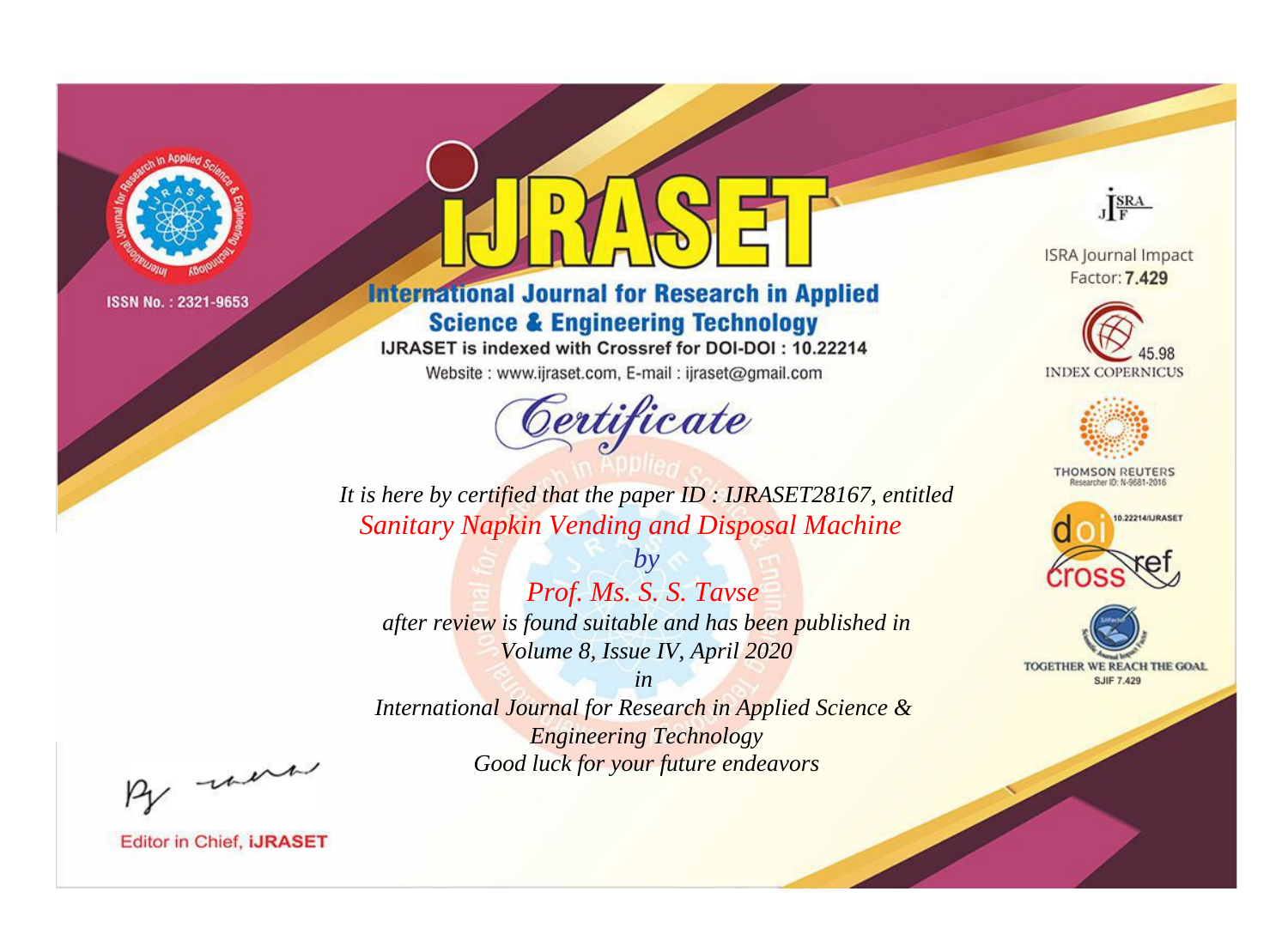

# **International Journal for Research in Applied Science & Engineering Technology**

IJRASET is indexed with Crossref for DOI-DOI: 10.22214

Website: www.ijraset.com, E-mail: ijraset@gmail.com



JERA

**ISRA Journal Impact** Factor: 7.429





**THOMSON REUTERS** 



TOGETHER WE REACH THE GOAL **SJIF 7.429** 

*It is here by certified that the paper ID : IJRASET28167, entitled Sanitary Napkin Vending and Disposal Machine*

*Vishakha Gaikwad after review is found suitable and has been published in Volume 8, Issue IV, April 2020*

*by*

*in* 

*International Journal for Research in Applied Science & Engineering Technology Good luck for your future endeavors*

By morn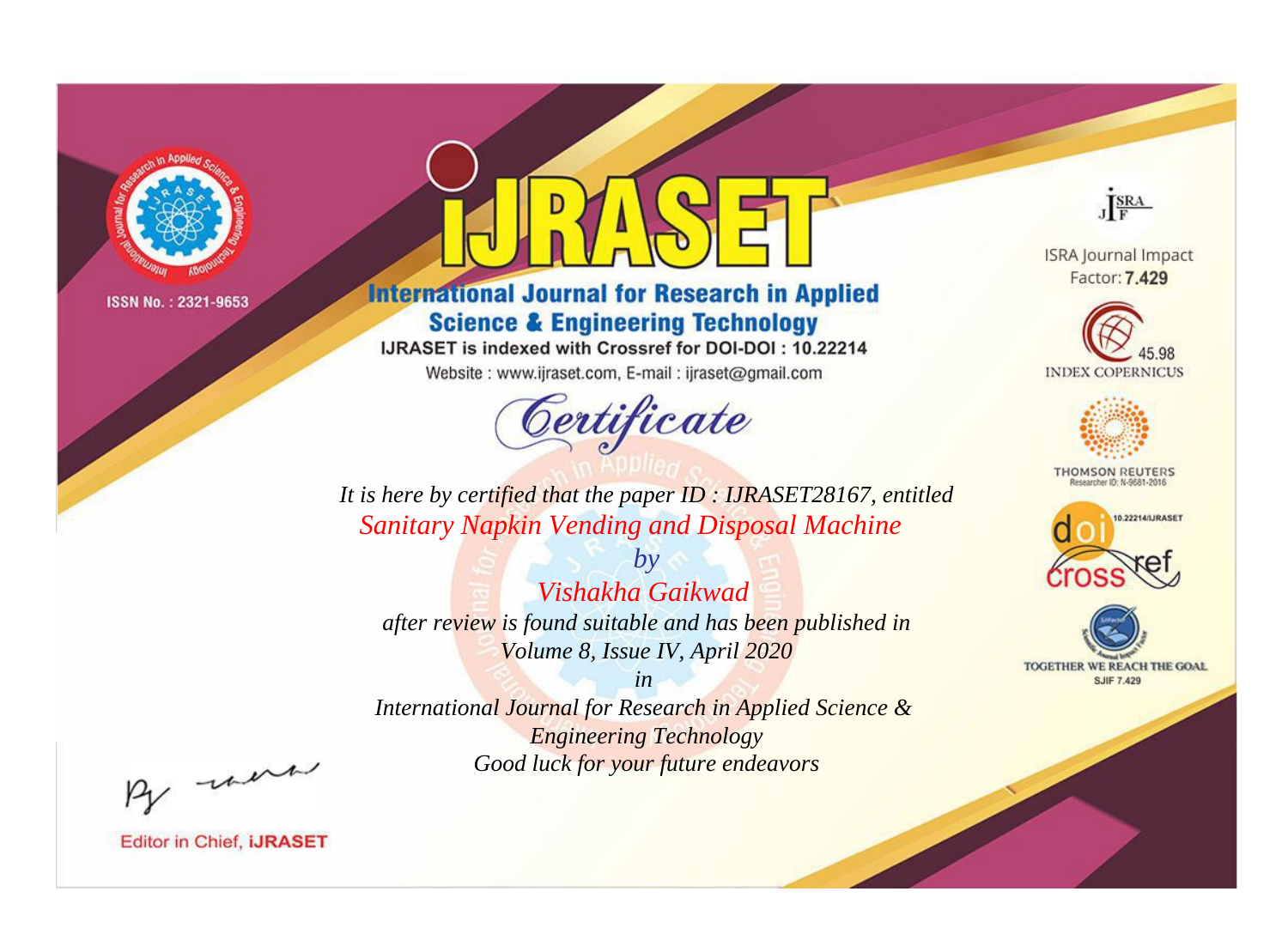

# **International Journal for Research in Applied Science & Engineering Technology**

IJRASET is indexed with Crossref for DOI-DOI: 10.22214

Website: www.ijraset.com, E-mail: ijraset@gmail.com



JERA

**ISRA Journal Impact** Factor: 7.429





**THOMSON REUTERS** 



TOGETHER WE REACH THE GOAL **SJIF 7.429** 

*It is here by certified that the paper ID : IJRASET28167, entitled Sanitary Napkin Vending and Disposal Machine*

*by Aishwarya Khangaonkar after review is found suitable and has been published in Volume 8, Issue IV, April 2020*

*in* 

*International Journal for Research in Applied Science & Engineering Technology Good luck for your future endeavors*

By morn